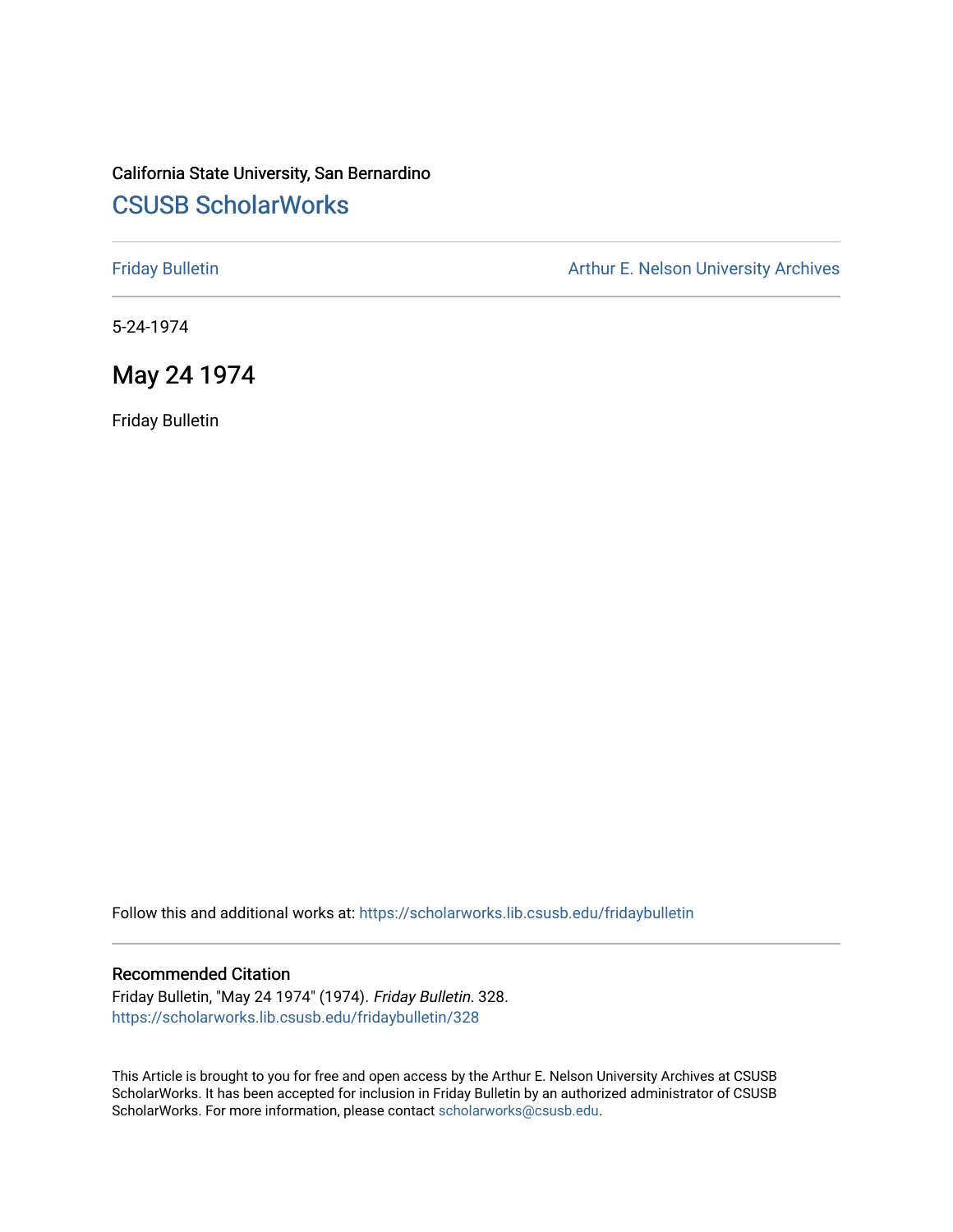# **CALIFORNIA STATE COLLEGE. SAN BERNARDINO**

**The BULLETIN** May *24,* <sup>1974</sup>

MEMORIAL DAY TO BE OBSERVED MONDAY. MAY 27

The College will be closed for an academic-administrative holiday on Monday, May *27,* in observance of Memorial Day.



All Physical Education facilities will be closed Memorial Weekend, Saturday, May 25, Sunday, May 26 and Monday, May 27.

The Library will maintain regular hours Saturday and Sunday but will be closed all day Monday.

No Bulletin will be published on Friday, May 31,due to the holiday. The next issue will be on June 7. **\* \* \*** 

JUNE 4 ELECTION DAY TO BE USED FOR JULY 5 HOLIDAY

Primary Election Day, June 4, is a regular State holiday. It will not be observed by the College on that day, however.

Instead it has been established by the Academic Calendar as an inlieu-of day to be taken as a holiday on July 5, making a four-day holiday over the Fourth of July weekend.

**\* \* \*** 

MAY 30 PAYCHECK REFLECTS<br>PORTION OF SALARY INCREASES fiscal year salary increases (2.5%) fiscal year salary increases (2.5%) which was denied by the Cost of Living

Council on administrative and support classes will be reflected beginning with the May 30 paycheck. All subsequent pay periods will show an increase of 2,5% on certain classes and steps only.

FREEMAN WRIGHT TO HEAD SOCIAL SCIENCES SCHOOL NEXT FALL

**\* \* \***  Freeman j. Wright, Chairman and Professor of Political Science at Cal State University, Fresno, has been appointed Dean of the School of Social Sciences and Professor of Political

Continued on Page 2

\* \* \* \* \* \* \* \* \* \*<br>PAYDAY IS MAY 30 **\*** PAYDAY IS MAY 30  $\star$ \*\*\*\*\*\*\*\*\*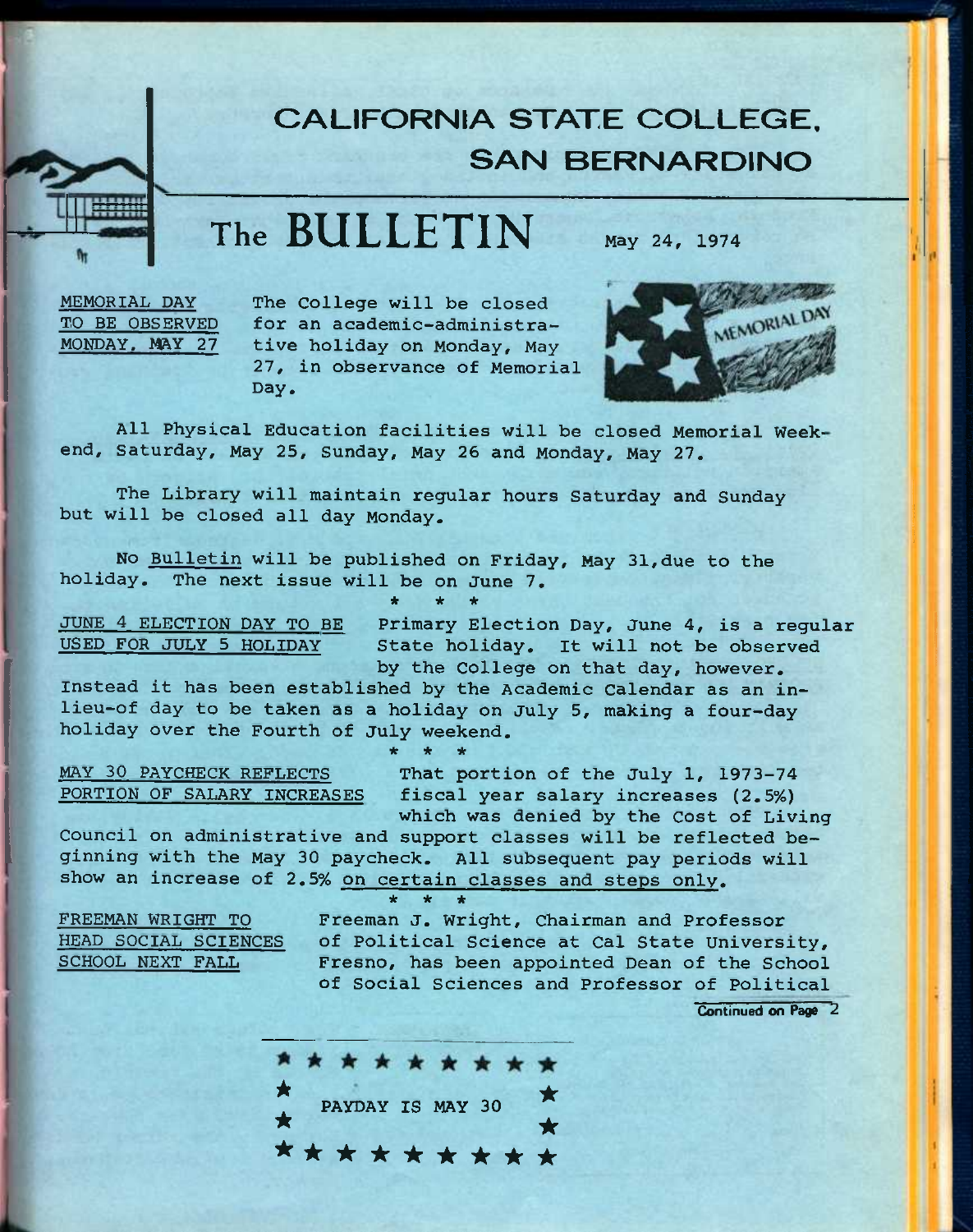SOCIAL SCI. DEAN<br>Continued From Page 1

Science at CSCSB, effective September 1, 1974, President John M. Pfau announced.

Dr. Wright's experience in the teaching field began in 1963 at Cal state U, Fresno and includes assignments at Central University of Ecuador; University of Pittsburgh; University of Cuyo, Mendoza, Argentina, where he was a Senior Fulbright-Hays Lecturer, He returned to Fresno State U in 1972 as Professor of Political Science.

As an administrator Dr. Wright served as director for numerous projects of the HEW, Latin American Studies Program at Fresno U, University of Pittsburgh Summer Institute in Guatemala, several programs at Central University of Ecuador and Peace Corps Training Project at Montana State U,

The author of a number of books, the latest, Latin American Political Development, to be published later this year, on Latin American politics, education and administration. Dr. Wright has also written many professional papers in the same field.

Dr. Wright received both his B.S. and M.S. degrees from Montana State U and his Ph.D. in Political Science from Johns Hopkins University. He succeeds Ward McAfee, Dean of the School of Social Sciences for the past three years, who will return to full-time teaching next fall. *\* ic ie* 

SECOND EXTERNAL DEGREE The College's second external degree program PROGRAM NOW IN BARSTOW in education has been approved by Chancellor Glen S. Dumke. CSCSB is now able to offer

an M.A. in elementary education to teachers in the Barstow-Victorville area from summer through the Fall Quarter of 1975. in Barstow 46 teachers are presently registered for the first class.

With four participants from the College's Coachella Valley external degree program,which began in the Summer of 1973, eligible to receive M.A. degrees in Education at the June 15 commencement, the external degree projects are already bearing fruit. Several teachers will finish course work this summer.

Chancellor Dumke congratulated the College upon the work being done in "bringing educational opportunities to people in the remote areas of your service region."

### CSCSB BULLRTIN

The California State College, San Bernardino<br>BULLETIN is published by the Office of College Relations, AD-151, Ext. 418. Material<br>for publication must be received by noon<br>Tuesday before the Friday of publication.

Editor . . . . . , Barbara Nolte **Printed at Duplicating** 

PERSONALS The College extends best wishes to Mr. and Mrs. Nolan Barnes on the occasion of their marriage May 4 in San<br>Bernardino. The new Mrs. The new Mrs. Barnes is the former Wonda Rosendoll of the Computer Center. 2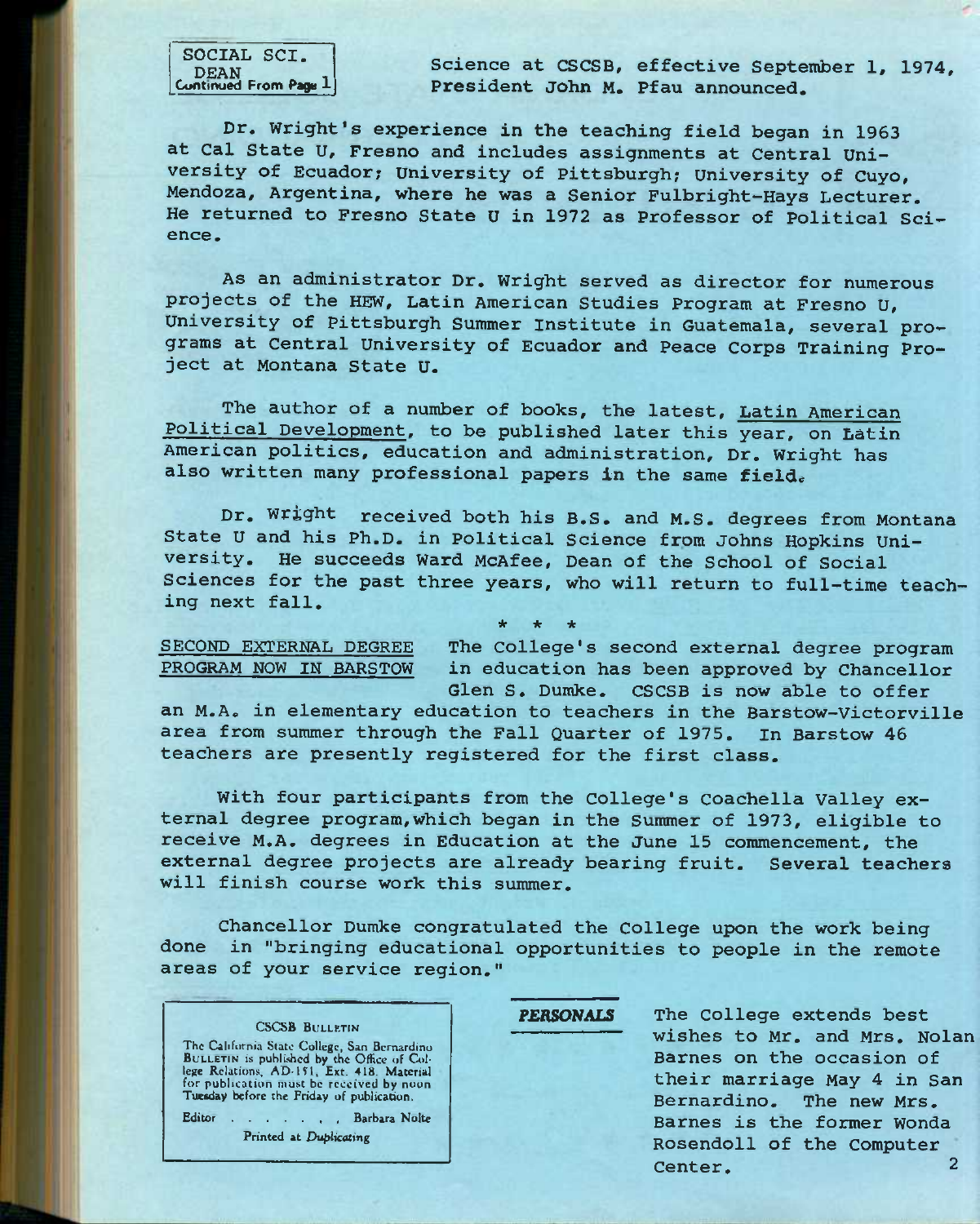JAZZ RHYTHMS AND BACH FEATURED IN CONCERT

Jazz rhythms composed for Goodman and melodic viola passages by Bach will be part of the varied Chamber Orchestra program Sunday

evening, May 26 at 7:30. Clarinet' soloist is Ed Casem of the College music faculty who will perform "Concerto for Clarinet," composed for Benny Goodman in 1948. Janine Saylor, senior music student, will be viola soloist in Bach's "Arioso," The Chamber Orchestra is directed by Richard Saylor, Professor of Music.

The concert is a music scholarship benefit with a \$1.50 general admission fee. Students will be admitted free. Setting is PS-10. **\* \* \*** 

"KING DAVID" PERFORMED SUNDAY EVE. JUNE 2

BY CHOIR/CHORAL SOCIETY will be performed by the Concert Choir and Arthur Honegger's dramatic "King David" \_ choral Society of the college Sunday evening, June 2, at the First Presbyterian church in

San Bernardino, beginning at 7:30 p.m. Loren Filbeck, Asst. Prof., Music is director, William Slout, Assoc. Prof., Drama will give the narration which links the musical numbers and is a part of some selections. Admission to the program is \$1.50. Tickets are available at the door or in advance through the Music Department, FA-102.

**\* \* \*** 

WEDNESDAY NOON MUSICALE for May 29 will be a program presented by the Chamber Singers under the direction of Loren Filbeck. FA-104.

**+** 

WEDNESDAY NOON MUSICALE for June 5 - student recital. FA-104

PLAYERS OF PEAR GARDEN Over 150 high school students from 12 SPONSOR COLLEGE'S FOURTH high schools are expected on campus Satur-ANNUAL THEATRE WORKSHOP • ' day, June 1, to participate in the College 's Fourth Annual Theatre Workshop,

sponsored by the Players of the Pear Garden. Amanda Sue Rudisill, coordinator of the event, has arranged for Chuck Walsh, former drama critic of NBC Channel 4 TV news,to serve as one of the judges of the student productions. **\* \* \*** 

ART STUDENTS OFFER Bargains in originals by CSCSB art students ORIGINAL WORKS FOR SALE will be offered for sale at a special sale Tuesday and Wednesday, June 4 and 5 from

10 a.m. to 6 p.m.. At prices ranging from \$4 to \$150, paintings, prints and a variety of ceramic objects will be displayed in the driveway at the east side of the Fine Arts Building. Among the ceramic items will be teapots, pitchers, vases, mugs and bowls. There will also be some sculpture. *\* it \** 

> Caps and gowns for B.A. and B.S. candidates may be picked up at the Bookstore. **\* \* \***

> REMINDER....Requisitions for State Stores items are due no later than June 10. Campus Stores orders must be forwarded to Campus Stores on or before June 7.

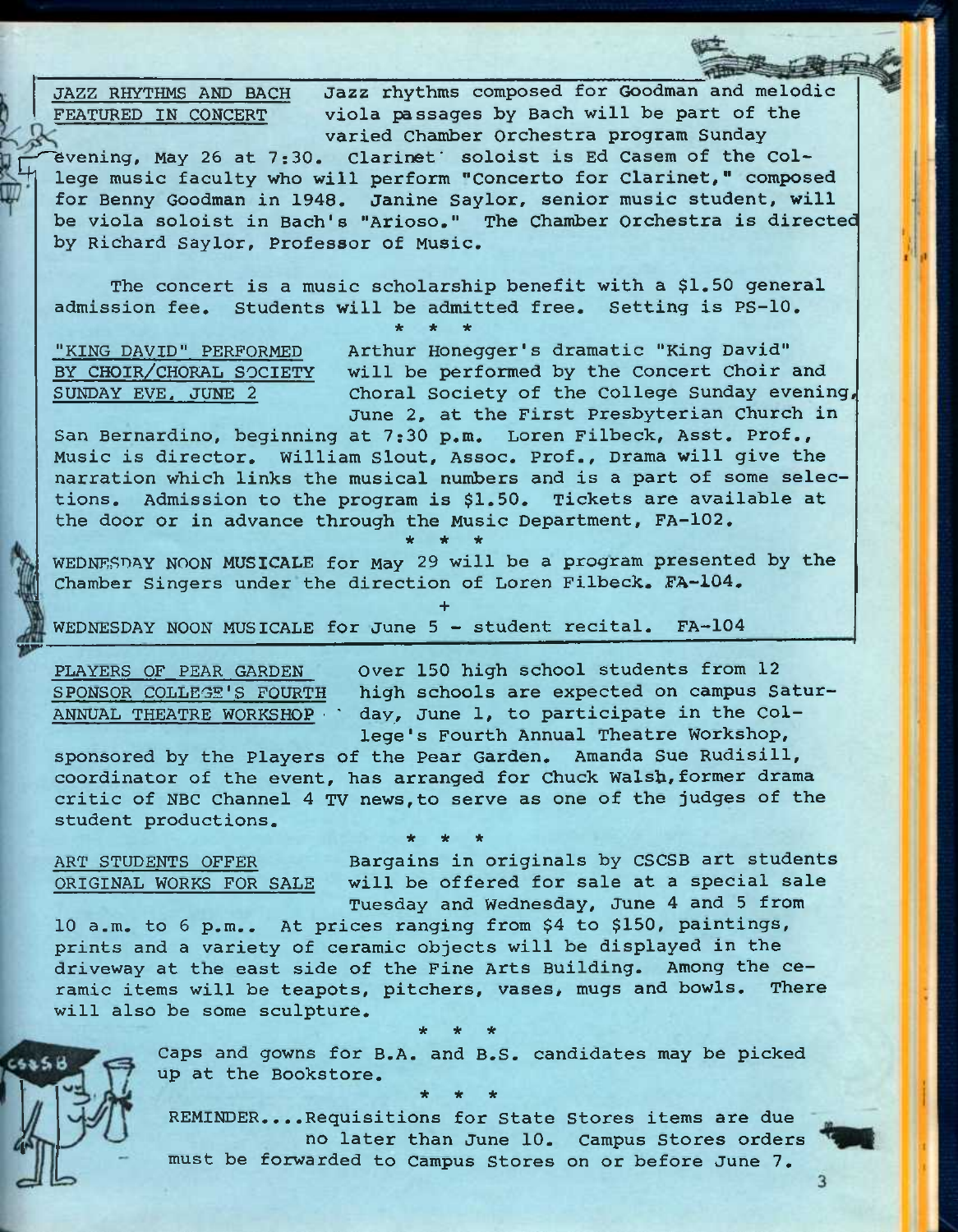# OIN THE NEWS

Richard Ackley (Academic Admin.) authored an article titled ''What's Left of SALT," that appeared in the May-June 1974 issue of the Naval War College Review,

the U.S. Navy's professional journal of international security and defense strategy

**+**  James J. Finley (Administration) is scheduled to present a paper "G.A.O. Economic Analysis for the Congress" in the Public Finance Session on June 11 at the 49th Annual Conference of the Western Economic Association, in Las Vegas, Nevada.

He will also serve as co-chairman of a workshop on "Congressional Reorganization and the Budget." The theme of the three-day national symposium of the Federal Government Accountants Association, meeting in Dallas, Texas June 19 to 21, is "New Forces Challenging the Financial Manager."

**+**  Hal Hoverland (Administration) participated as a member of the Education Panel at the "Town Meeting for Community Improvement," Saturday, May 18, at the San Bernardino Convention Center, sponsored by the San Bernardino Chamber of Commerce.

**+**  Jody Isenberg (Senior, Political Science) spoke at the Saturday, May 11 meeting of the AADW held at Mt. San Jacinto College on "A Modem College Life."

**+** 

Lee Kalbus (Chemistry) has been selected to attend a summer institute on "Energy, Resources, Utilization, Technology, and Environmental Impact." Twenty-four college instructors were selected from the areas of Chemistry, Physics, Biology, Psychology, and the Social Sciences. The institute will be held at the Lawrence Berkeley Laboratory, U.C. Berkeley, July 1-August 2.

**Bert Scott (Administration) spoke to Little League Western Regional District Administrators on Saturday, May 18, at a two^day Little League training session**  held in San Bernardino. His topic was "Leadership."

**+** 

**+** 

**+** 

Jerome Nerkowski (Senior, Biology) served as underwater photography consultant; **George Weiny (Physical Education) served as diving safety officer recently. They accompanied a group of environmentalists aboard an oceanic research vessel engaged in surveying the marine flora & fauna of the coral reefs and photographing and collecting specimens of intertidal areas of the Exuma Cays in the Bahamas.** 

Dolores A. Wozniak (Chairman, Nursing) spoke to the staff of Desert Hospital and **students from College of the Desert on May 7 at the Frank Sinatra Aud. of Desert**  Hospital, Palm Springs on CSCSB's nursing program.



*DiRECTORy CHANGES* 

The Psychology Dept. is sponsoring a lecture by Dr. Spencer Kagan, UCR, Wednesday, May 29, 4 p.m., PS 224. Dr. Kagan will **speak on "A Novel Behavioral Choice Point: A Method for** 

Understanding Anglo American, Chicano and Mexican Children and Their Parents."

*\* \* \** 



**Add: Ext. 503 STODGHILL, Jorli 6689 Lynwood-Way Keypunch Operator, Computer Highland, 92346**  Center, LC-18 **Promotions: Peggy Ratliffe to Cler. Asst. IIIA**  Anthony Garcia to Groundsman **Name Change: Wonda Rosendoll to Wonda Barnes** 

**4**